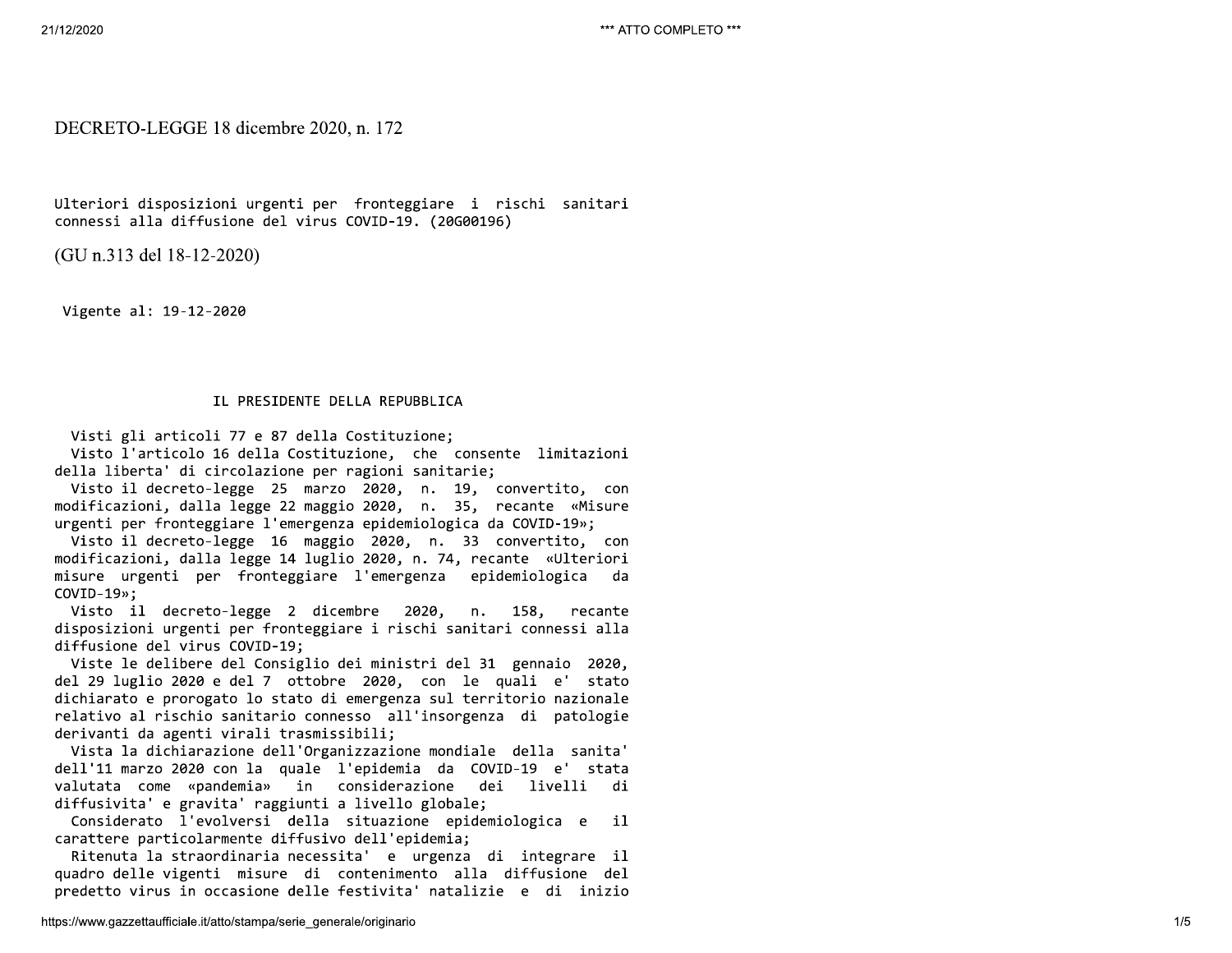anno nuovo, adottando adeguate ed immediate misure di prevenzione e contrasto all'aggravamento dell'emergenza epidemiologica;

Vista la deliberazione del Consiglio dei ministri, adottata nella riunione del 18 dicembre 2020;

Sulla proposta del Presidente del Consiglio dei ministri e del Ministro della salute di concerto con il Ministro per gli affari regionali e le autonomie e con il Ministro dell'economia e delle finanze;

### Emana il seguente decreto-legge:

## Art. 1

Misure urgenti per le festivita' natalizie e di inizio anno nuovo

1. Fermo restando quanto previsto dall'articolo 1, comma 2, del decreto-legge 2 dicembre 2020, n. 158, nei giorni festivi e prefestivi compresi tra il 24 dicembre 2020 e il 6 gennaio 2021 sull'intero territorio nazionale si applicano le misure di cui all'articolo 3 del decreto del Presidente del Consiglio dei ministri 3 dicembre 2020; nei giorni 28, 29, 30 dicembre 2020 e 4 gennaio 2021 si applicano le misure di cui all'articolo 2 del medesimo decreto del Presidente del Consiglio dei ministri 3 dicembre 2020, ma sono altresi' consentiti gli spostamenti dai comuni con popolazione non superiore a 5.000 abitanti e per una distanza non superiore a 30 chilometri dai relativi confini, con esclusione in ogni caso degli spostamenti verso i capoluoghi di provincia. Durante i giorni compresi tra il 24 dicembre 2020 e il 6 gennaio 2021 e' altresi' consentito lo spostamento verso una sola abitazione privata, ubicata nella medesima regione, una sola volta al giorno, in un arco temporale compreso fra le ore 05,00 e le ore 22,00, e nei limiti di due persone, ulteriori rispetto a quelle ivi gia' conviventi, oltre ai minori di anni 14 sui quali tali persone esercitino la potesta' genitoriale e alle persone disabili o non autosufficienti conviventi.

2. Durante l'intero periodo di cui al comma 1 restano ferme, per quanto non previsto nel presente decreto, le misure adottate con decreto del Presidente del Consiglio dei ministri ai sensi dell'articolo 2, comma 1, del decreto-legge 25 marzo 2020, n. 19, convertito, con modificazioni, dalla legge 22 maggio 2020, n. 35.

3. La violazione delle disposizioni del presente decreto e di quelle del decreto-legge 2 dicembre 2020, n. 158, e' sanzionata ai sensi dell'articolo 4 del decreto-legge 25 marzo 2020, n. 19, convertito, con modificazioni, dalla legge 22 maggio 2020, n. 35.

Art. 2

Contributo a fondo perduto da destinare all'attivita' dei servizi di ristorazione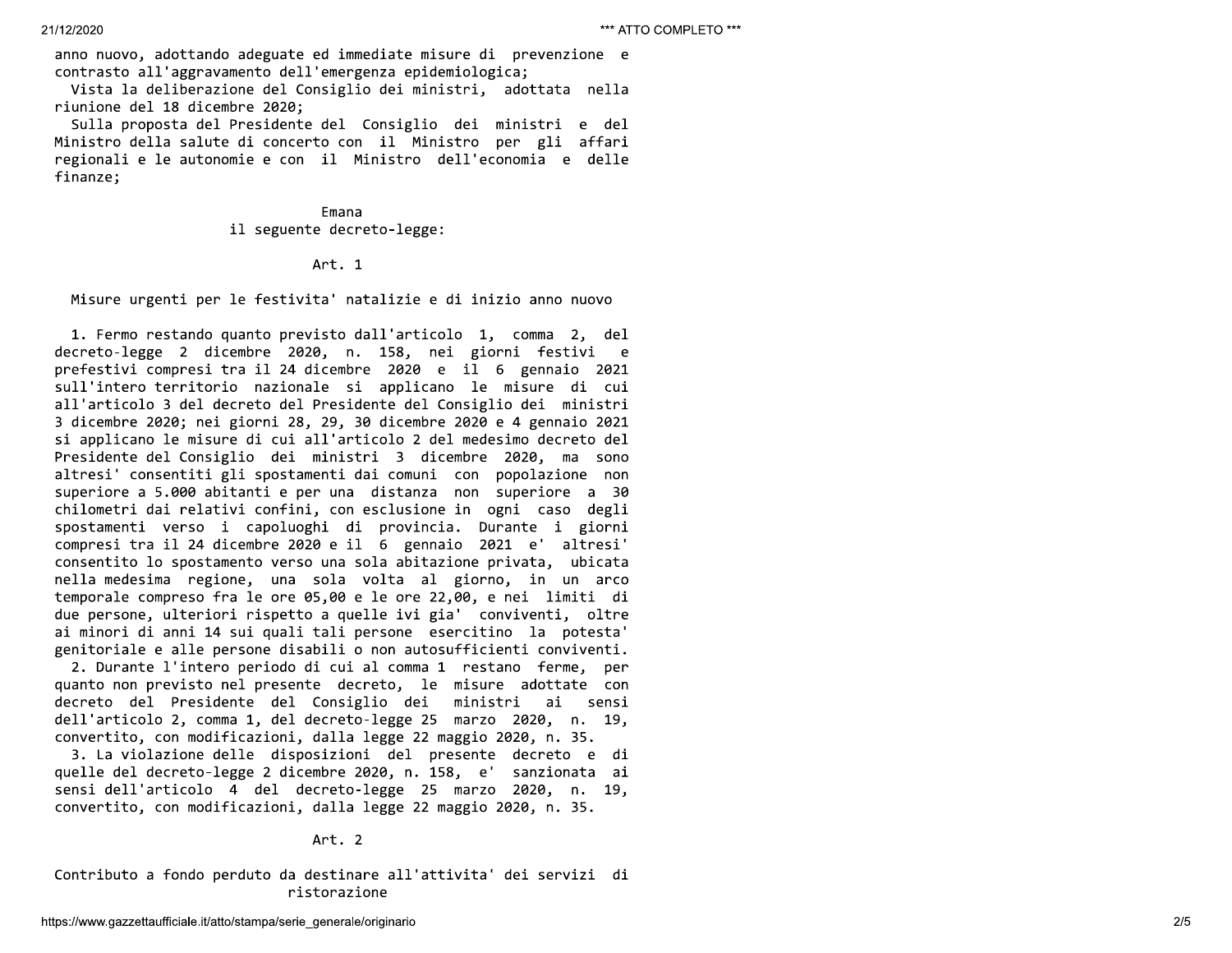21/12/2020<br>
1. Al fine<br>
interessati da<br>
decreto-legge p<br>
e' riconosciuto<br>
455 mmiloni di 21/12/2020<br>
1. Al fine di<br>
interessati dall<br>
decreto-legge per<br>
e' riconosciuto u<br>
455 milioni di eu <sup>21/12/2020</sup><br>
1. Al fine di sostenere gli operatori dei settori economici<br>
interessati dalle misure restrittive introdotte dal presente<br>
decreto-legge per contenere la diffusione dell'epidemia «Covid-19»,<br>
e' riconosciuto \*\*\* ATTO COMPLETO \*\*\*<br>economici<br>presente<br>pvid-19»,<br>ssimo di<br>euro per 2(202020)<br>
2(202020)<br>
2(1) Alice di sostemere pli estatori dei settori conventita<br>
interte-logge pri contenere pli estatori dei settori al convitto all'estatori di merici dei settori dei settori di merici dei settori di m

1. Il presente<br>quello della su<br>https://www.gazzettaufficiale 1. Il presente<br>quello della sua<br>https://www.gazzettaufficiale. Ar<br>Entrata<br>1. Il presente decreto entra i<br>quello della sua pubblicazione<br>https://www.gazzettaufficiale.it/atto/stampa/serie\_ger Art.<br>Entrata in<br>Il presente decreto entra in<br>lo della sua pubblicazione n<br>ww.gazzettaufficiale.it/atto/stampa/serie\_general Art. 3<br>Entrata in vigore<br>presente decreto entra in vigore<br>della sua pubblicazione nella<br>gazzettaufficiale.it/atto/stampa/serie\_generale/origina Art. 3<br>Entrata in vigore<br>ente decreto entra in vigore il gior<br>a sua pubblicazione nella Gazzetta<br>ufficiale.it/atto/stampa/serie\_generale/originario Art. 3<br>Entrata in vigore<br>to entra in vigore il giorno successivo a<br>bblicazione nella Gazzetta Ufficiale della<br>tampa/serie\_generale/originario 3/5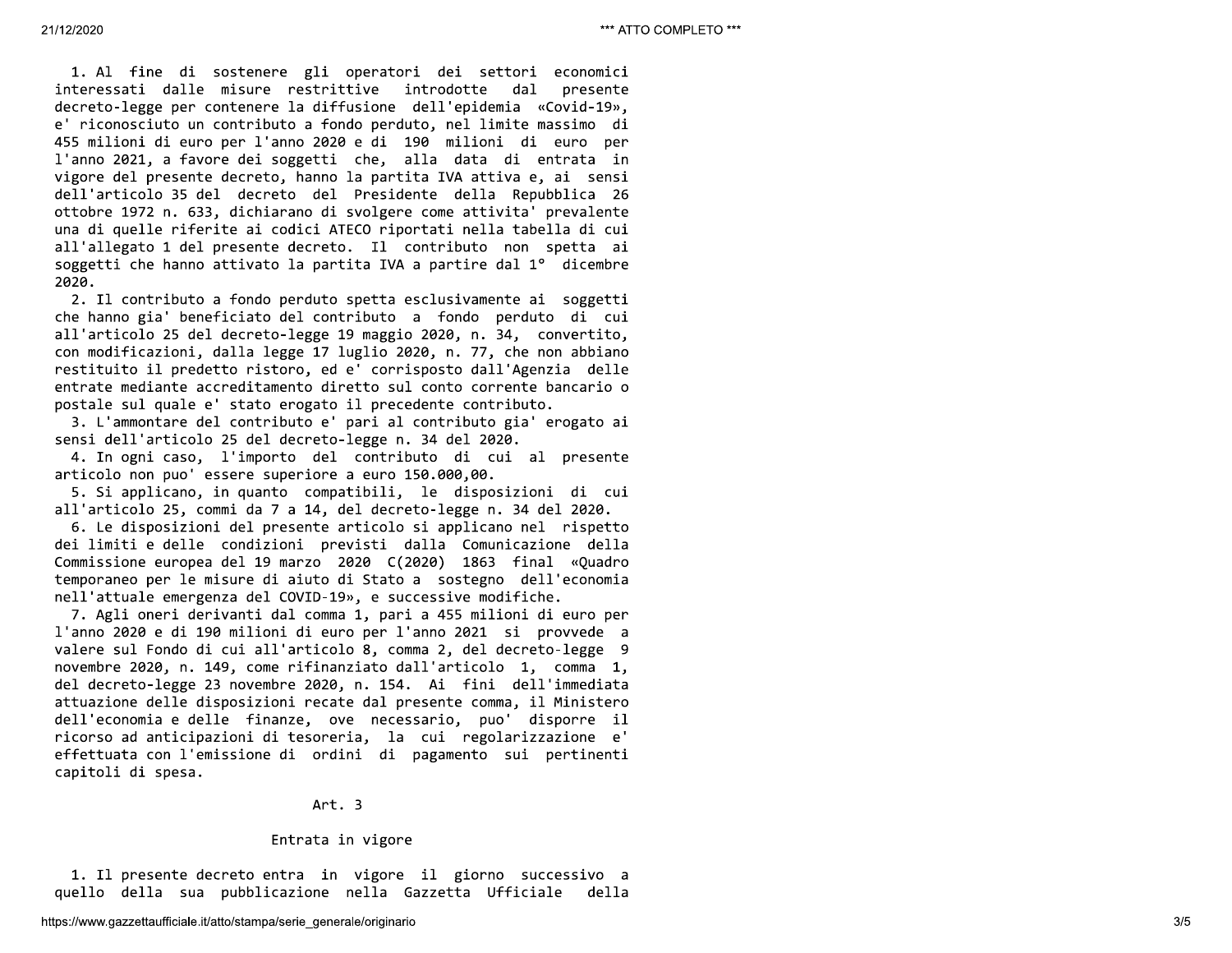Repubblica italiana e sara' presentato alle Camere per la conversione in legge.

Il presente decreto, munito del sigillo dello Stato, sara' inserito nella Raccolta degli atti normativi della Repubblica italiana. E' fatto obbligo a chiunque spetti di osservarlo e di farlo osservare.

Dato a Roma, addi' 18 dicembre 2020

### MATTARELLA

Conte, Presidente del Consiglio dei ministri

Speranza, Ministro della salute

Boccia, Ministro per gli affari regionali e le autonomie

Gualtieri, Ministro dell'economia e delle finanze

Visto, il Guardasigilli: Bonafede

## Allegato 1

| CODICE ATECO (56 - ATTIVITA' DEI SERVIZI DI RISTORAZIONE)        |
|------------------------------------------------------------------|
|                                                                  |
| 561011 - Ristorazione con somministrazione                       |
| 561012 - Attivita' di ristorazione connesse alle aziende         |
| agricole                                                         |
| 561020 - Ristorazione senza somministrazione con preparazione di |
| cibi da asporto                                                  |
|                                                                  |
| 561030 - Gelaterie e pasticcerie                                 |
| 561041 - Gelaterie e pasticcerie ambulanti                       |
| 561042 - Ristorazione ambulante                                  |
| 561050 - Ristorazione su treni e navi                            |
| 562100 - Catering per eventi, banqueting                         |
|                                                                  |
| 562910 - Mense                                                   |
| 562920 - Catering continuativo su base contrattuale              |
| 563000 - Bar e altri esercizi simili senza cucina                |
|                                                                  |
|                                                                  |